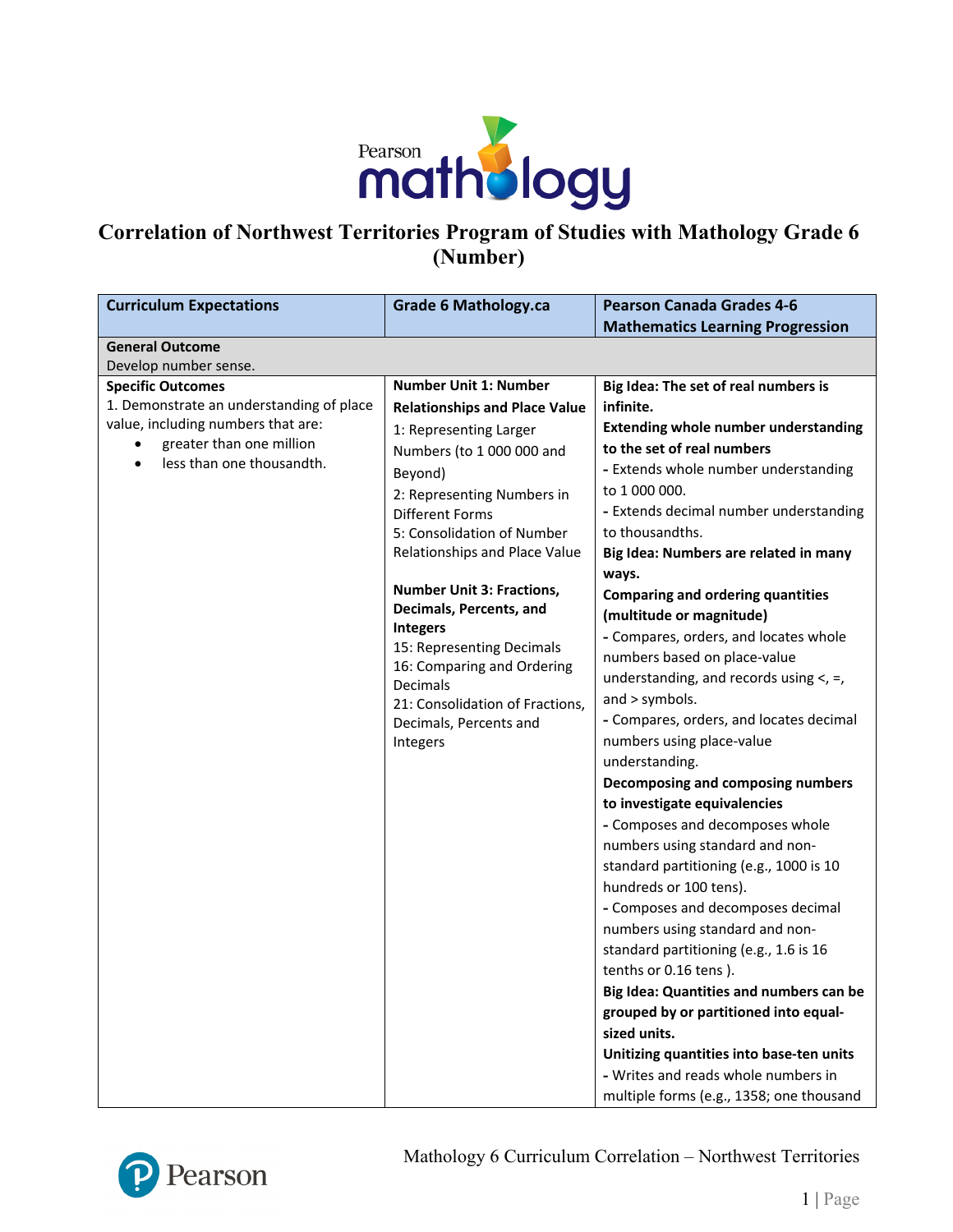|                                                        |                                                                                                                                                                                                                                                                                                 | three hundred fifty-eight; 1000 + 300 +<br>$50 + 8$ ).<br>- Understands that the value of a digit is<br>ten times the value of the same digit one<br>place to the right.<br>- Understands that the value of a digit is<br>one-tenth the value of the same digit one<br>place to the left. |
|--------------------------------------------------------|-------------------------------------------------------------------------------------------------------------------------------------------------------------------------------------------------------------------------------------------------------------------------------------------------|-------------------------------------------------------------------------------------------------------------------------------------------------------------------------------------------------------------------------------------------------------------------------------------------|
|                                                        |                                                                                                                                                                                                                                                                                                 | - Writes and reads decimal numbers in<br>multiple forms (e.g., numerals, number                                                                                                                                                                                                           |
| 2. Solve problems involving whole                      | <b>Number Unit 2: Fluency with</b>                                                                                                                                                                                                                                                              | names, expanded form).<br>Big Idea: Quantities and numbers can be                                                                                                                                                                                                                         |
| numbers and decimal numbers.                           | <b>Whole Numbers</b>                                                                                                                                                                                                                                                                            | operated on to determine how many                                                                                                                                                                                                                                                         |
|                                                        | 6: Solving Problems with                                                                                                                                                                                                                                                                        | and how much.                                                                                                                                                                                                                                                                             |
|                                                        | <b>Whole Numbers</b>                                                                                                                                                                                                                                                                            | Developing conceptual meaning of<br>operations                                                                                                                                                                                                                                            |
|                                                        | 7: Estimating Reasonableness                                                                                                                                                                                                                                                                    | - Extends whole number computation                                                                                                                                                                                                                                                        |
|                                                        | of Solutions                                                                                                                                                                                                                                                                                    | models to larger numbers.                                                                                                                                                                                                                                                                 |
|                                                        | 9: Mental Math Strategies<br>12: Consolidation of Fluency                                                                                                                                                                                                                                       | - Demonstrates an understanding of<br>decimal number computation through                                                                                                                                                                                                                  |
|                                                        | with Whole Numbers                                                                                                                                                                                                                                                                              | modelling and flexible strategies.<br>Developing fluency of operations                                                                                                                                                                                                                    |
|                                                        | <b>Number Unit 4: Operations</b><br>with Fractions and Decimals<br>22: Multiplying Decimals by 1-<br><b>Digit Numbers</b><br>24: Dividing Decimals by 1-<br><b>Digit Numbers</b><br>26: Adding and Subtracting<br>Decimals<br>30: Consolidation of<br>Operations with Fractions and<br>Decimals | - Solves whole number computation<br>using efficient strategies (e.g., mental<br>computation, algorithms, calculating cost<br>of transactions and change owing, saving<br>money to make a purchase).<br>- Solves decimal number computation<br>using efficient strategies.                |
| 3. Demonstrate an understanding of                     | <b>Number Unit 1: Number</b>                                                                                                                                                                                                                                                                    | Big Idea: Numbers are related in many                                                                                                                                                                                                                                                     |
| factors and multiples by:<br>determining multiples and | <b>Relationships and Place Value</b>                                                                                                                                                                                                                                                            | ways.<br>Decomposing and composing numbers                                                                                                                                                                                                                                                |
| factors of numbers less than 100                       | 3: Identifying Factors and<br><b>Multiples</b>                                                                                                                                                                                                                                                  | to investigate equivalencies                                                                                                                                                                                                                                                              |
| identifying prime and composite                        | 4: Identifying Prime and                                                                                                                                                                                                                                                                        | - Decomposes numbers into prime                                                                                                                                                                                                                                                           |
| numbers                                                | <b>Composite Numbers</b>                                                                                                                                                                                                                                                                        | factors.<br>Big Idea: Quantities and numbers can be                                                                                                                                                                                                                                       |
| solving problems using multiples<br>and factors.       | 5: Consolidation of Number                                                                                                                                                                                                                                                                      | operated on to determine how many                                                                                                                                                                                                                                                         |
|                                                        | Relationships and Place Value                                                                                                                                                                                                                                                                   | and how much.                                                                                                                                                                                                                                                                             |
|                                                        |                                                                                                                                                                                                                                                                                                 | Investigating number and arithmetic<br>properties                                                                                                                                                                                                                                         |
|                                                        |                                                                                                                                                                                                                                                                                                 | - Determines whether one number is a                                                                                                                                                                                                                                                      |
|                                                        |                                                                                                                                                                                                                                                                                                 | multiple of any one-digit number.                                                                                                                                                                                                                                                         |
|                                                        |                                                                                                                                                                                                                                                                                                 | - Examines and classifies whole numbers<br>based on their properties (e.g., even/odd;<br>prime; composite; divisible by 2, 5, and<br>10).                                                                                                                                                 |
|                                                        |                                                                                                                                                                                                                                                                                                 |                                                                                                                                                                                                                                                                                           |

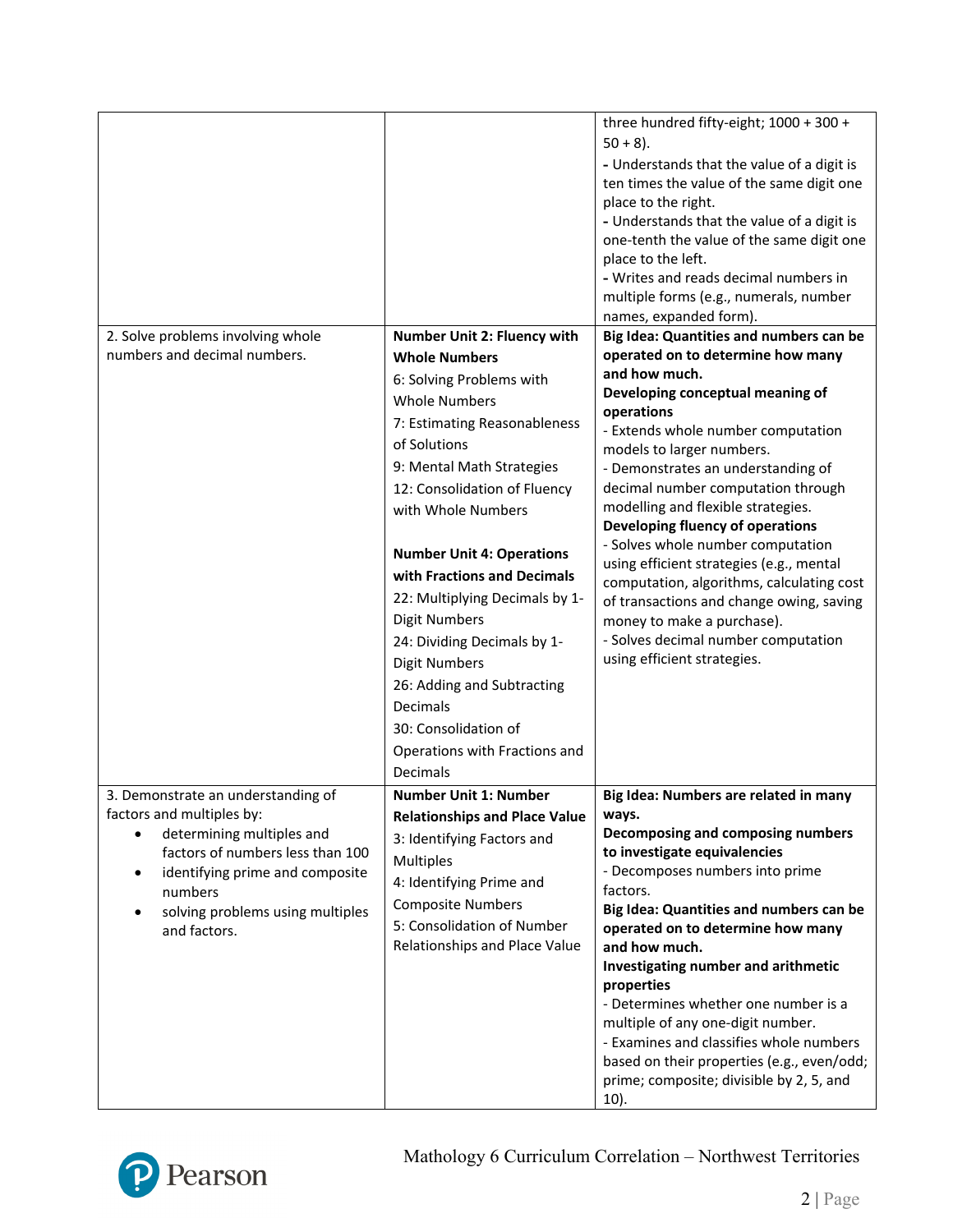|                                                                                                                        |                                                                                                                                                                                                                                  | - Generates multiples and factors for<br>numbers using flexible strategies.<br>- Distinguishes between and investigates<br>properties of prime and composite<br>numbers (e.g., prime factorization).<br>Developing fluency of operations<br>- Fluently recalls multiplication and<br>division facts to 100.                                                                                                                                                                                                                                                                           |
|------------------------------------------------------------------------------------------------------------------------|----------------------------------------------------------------------------------------------------------------------------------------------------------------------------------------------------------------------------------|---------------------------------------------------------------------------------------------------------------------------------------------------------------------------------------------------------------------------------------------------------------------------------------------------------------------------------------------------------------------------------------------------------------------------------------------------------------------------------------------------------------------------------------------------------------------------------------|
| 4. Relate improper fractions to mixed<br>numbers and mixed numbers to improper<br>fractions.                           | <b>Number Unit 3: Fractions,</b><br>Decimals, Percents, and<br><b>Integers</b><br>13: Representing Fractions<br>14: Comparing and Ordering<br>Fractions<br>21: Consolidation of Fractions,<br>Decimals, Percents and<br>Integers | Big Idea: Numbers are related in many<br>ways.<br><b>Comparing and ordering quantities</b><br>(multitude or magnitude)<br>- Compares, orders, and locates fractions<br>using flexible strategies (e.g., comparing<br>models; creating common denominators<br>or numerators).<br><b>Estimating quantities and numbers</b><br>- Estimates the size and magnitude of<br>fractions by comparing to benchmarks.<br>Decomposing and composing numbers<br>to investigate equivalencies<br>- Models equivalent forms of improper<br>fractions and mixed numbers using<br>flexible strategies. |
| 5. Demonstrate an understanding of ratio,<br>concretely, pictorially and symbolically.                                 | <b>Number Unit 2: Fluency with</b><br><b>Whole Numbers</b><br>11: Exploring Ratios<br>12: Consolidation of Fluency<br>with Whole Numbers                                                                                         | Big Idea: Numbers are related in many<br>ways.<br>Using ratios, rates, proportions, and<br>percents creates a relationship between<br>quantities<br>- Understands the concept of ratio as a<br>relationship between two quantities<br>(e.g., 3 wins to 2 losses).                                                                                                                                                                                                                                                                                                                     |
| 6. Demonstrate an understanding of<br>percent (limited to whole numbers),<br>concretely, pictorially and symbolically. | <b>Number Unit 3: Fractions,</b><br>Decimals, Percents, and<br><b>Integers</b><br>18: Relating Fractions,<br>Decimals, and Percents<br>21: Consolidation of Fractions,<br>Decimals, Percents and<br>Integers                     | Big Idea: Numbers are related in many<br>ways.<br>Decomposing and composing numbers<br>to investigate equivalencies<br>- Models and explains the relationships<br>among fractions, decimals, and percents.<br>- Translates flexibly between<br>representations.                                                                                                                                                                                                                                                                                                                       |
| 7. Demonstrate an understanding of<br>integers, concretely, pictorially and<br>symbolically.                           | <b>Number Unit 3: Fractions,</b><br>Decimals, Percents, and<br><b>Integers</b><br>19: Representing Integers<br>20: Comparing and Ordering<br>Integers<br>21: Consolidation of Fractions,<br>Decimals, Percents and<br>Integers   | Big Idea: The set of real numbers is<br>infinite<br><b>Extending whole number understanding</b><br>to the set of real numbers<br>- Extends whole number understanding<br>to negative numbers.                                                                                                                                                                                                                                                                                                                                                                                         |

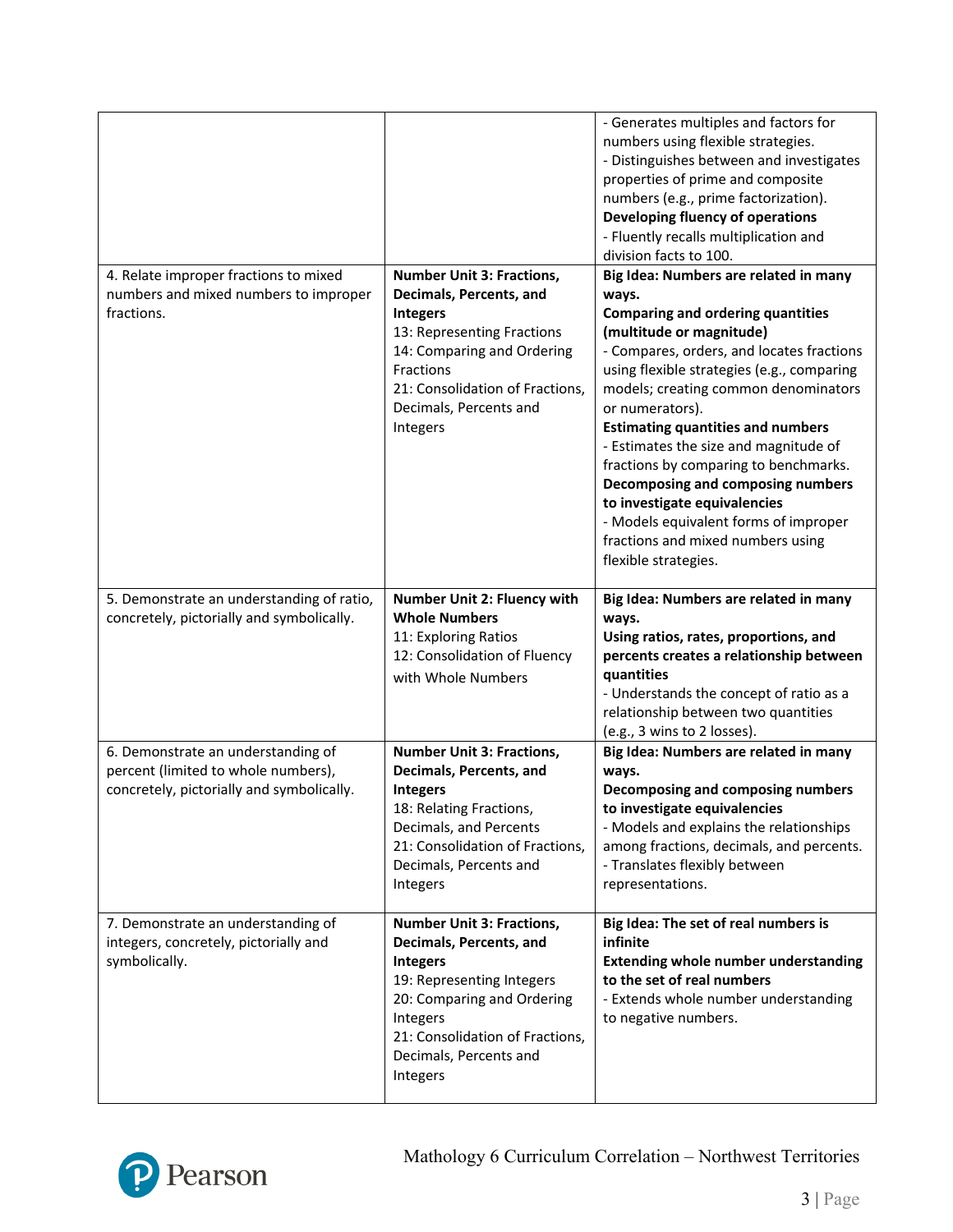| 8. Demonstrate an understanding of<br>multiplication and division of decimals (1-<br>digit whole number multipliers and 1-digit<br>natural number divisors). | <b>Number Unit 4: Operations</b><br>with Fractions and Decimals<br>22: Multiplying Decimals by 1-<br>Digit Numbers<br>24: Dividing Decimals by 1-<br>Digit Numbers<br>30: Consolidation of<br>Operations with Fractions and<br>Decimals | Big Idea: Quantities and numbers can be<br>operated on to determine how many<br>and how much.<br>Developing conceptual meaning of<br>operations<br>- Demonstrates an understanding of<br>decimal number computation through<br>modelling and flexible strategies.<br>Developing fluency of operations<br>- Solves decimal number computation<br>using efficient strategies. |
|--------------------------------------------------------------------------------------------------------------------------------------------------------------|-----------------------------------------------------------------------------------------------------------------------------------------------------------------------------------------------------------------------------------------|-----------------------------------------------------------------------------------------------------------------------------------------------------------------------------------------------------------------------------------------------------------------------------------------------------------------------------------------------------------------------------|
| 9. Explain and apply the order of<br>operations, excluding exponents, with and<br>without technology (limited to whole<br>numbers).                          | Number Unit 2: Fluency with<br><b>Whole Numbers</b><br>8: The Order of Operations<br>12: Consolidation of Fluency<br>with Whole Numbers                                                                                                 | Big Idea: Quantities and numbers can be<br>operated on to determine how many<br>and how much.<br>Investigating number and arithmetic<br>properties<br>- Applies order of operations for whole<br>numbers and explains the effect when<br>order is not followed.                                                                                                             |

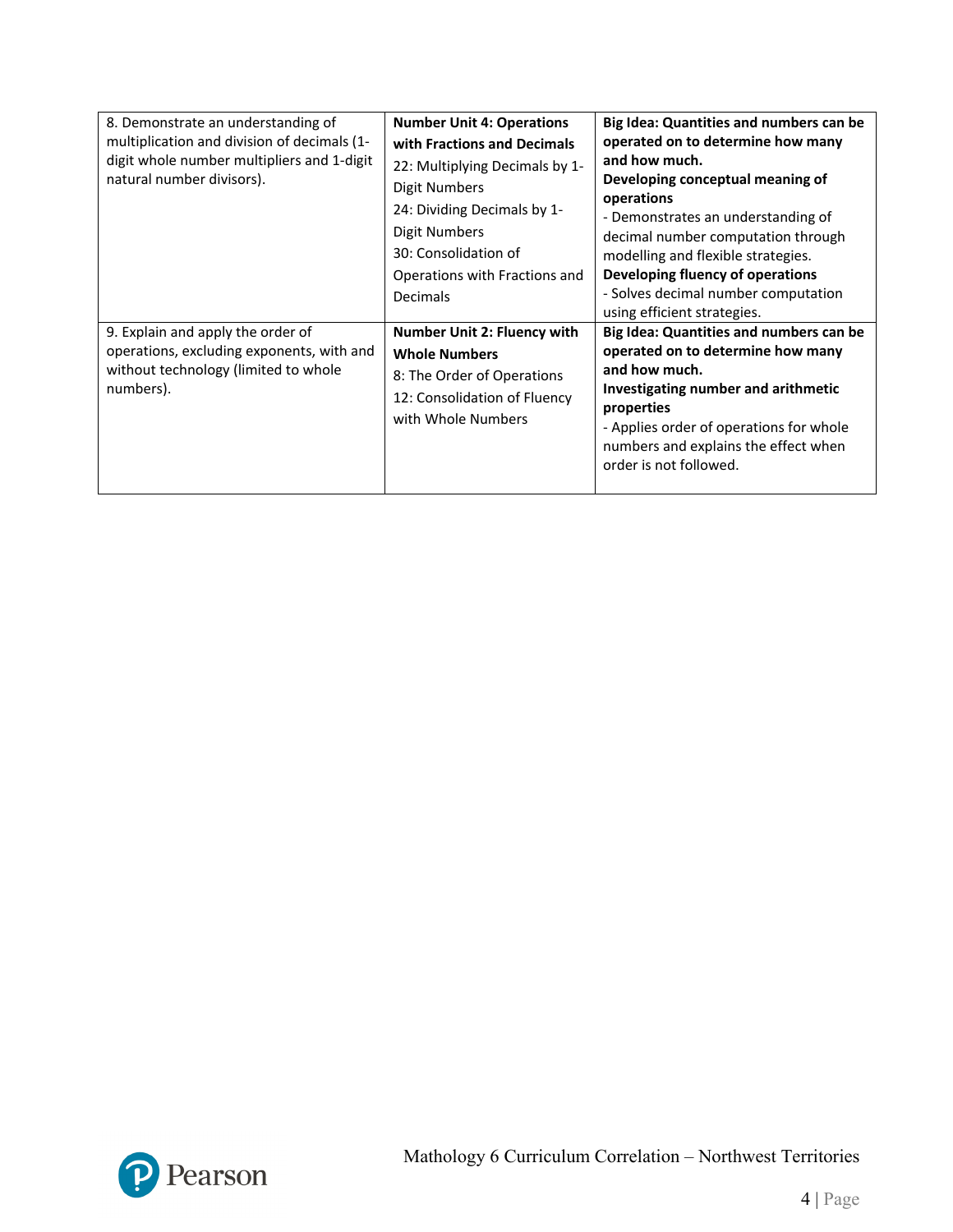

#### **Correlation of Northwest Territories Program of Studies with Mathology Grade 6 (Patterns and Relations: Patterns)**

| <b>Curriculum Expectations</b>                            | <b>Grade 6 Mathology.ca</b>          | <b>Pearson Canada Grades 4-6</b>                                                      |
|-----------------------------------------------------------|--------------------------------------|---------------------------------------------------------------------------------------|
|                                                           |                                      | <b>Mathematics Learning Progression</b>                                               |
| <b>General Outcome</b>                                    |                                      |                                                                                       |
| Use patterns to describe the world and to solve problems. |                                      |                                                                                       |
| <b>Specific Outcomes</b>                                  | <b>Patterning Unit 1: Patterning</b> | Big Idea: Regularity and repetition form                                              |
| 1. Represent and describe patterns and                    | 1: Investigating Patterns and        | patterns that can be generalized and                                                  |
| relationships, using graphs and tables.                   | Relationships in Tables and          | predicted mathematically.                                                             |
|                                                           | Graphs                               | Representing patterns, relations, and                                                 |
|                                                           | 2: Solving Problems                  | functions                                                                             |
|                                                           | 4: Consolidation of                  | - Represents a numeric or shape pattern                                               |
|                                                           | Patterning                           | using a table of values by pairing the                                                |
|                                                           |                                      | term value with a term number.                                                        |
|                                                           |                                      | - Represents a mathematical context or                                                |
|                                                           |                                      | problem with expressions and equations                                                |
|                                                           |                                      | using variables to represent unknowns.                                                |
|                                                           |                                      | Generalizing and analyzing patterns,                                                  |
|                                                           |                                      | relations, and functions                                                              |
|                                                           |                                      | - Explains the rule for numeric patterns                                              |
|                                                           |                                      | including the starting point and change<br>(e.g., given: 16, 22, 28, 34,  Start at 16 |
|                                                           |                                      | and add 6 each time).                                                                 |
|                                                           |                                      | - Describes numeric and shape patterns                                                |
|                                                           |                                      | using words and numbers.                                                              |
|                                                           |                                      | - Predicts the value of a given element in                                            |
|                                                           |                                      | a numeric or shape pattern using                                                      |
|                                                           |                                      | pattern rules.                                                                        |
|                                                           |                                      | - Describes the relationship between                                                  |
|                                                           |                                      | two numeric patterns (e.g., for every 4                                               |
|                                                           |                                      | steps, she travels 3 metres).                                                         |
| 2. Demonstrate an understanding of the                    | <b>Patterning Unit 1: Patterning</b> | Big Idea: Regularity and repetition form                                              |
| relationships within tables of values to                  | 1: Investigating Patterns and        | patterns that can be generalized and                                                  |
| solve problems.                                           | Relationships in Tables and          | predicted mathematically.                                                             |
|                                                           |                                      | Representing patterns, relations, and                                                 |
|                                                           | Graphs                               | functions                                                                             |
|                                                           | 2: Solving Problems                  | - Represents a numeric or shape pattern                                               |
|                                                           | 4: Consolidation of                  | using a table of values by pairing the                                                |
|                                                           | Patterning                           | term value with a term number.                                                        |
|                                                           |                                      | - Represents a mathematical context or                                                |
|                                                           |                                      | problem with expressions and equations                                                |
|                                                           |                                      | using variables to represent unknowns.                                                |
|                                                           |                                      | Generalizing and analyzing patterns,                                                  |
|                                                           |                                      | relations, and functions                                                              |



Mathology 6 Curriculum Correlation – Northwest Territories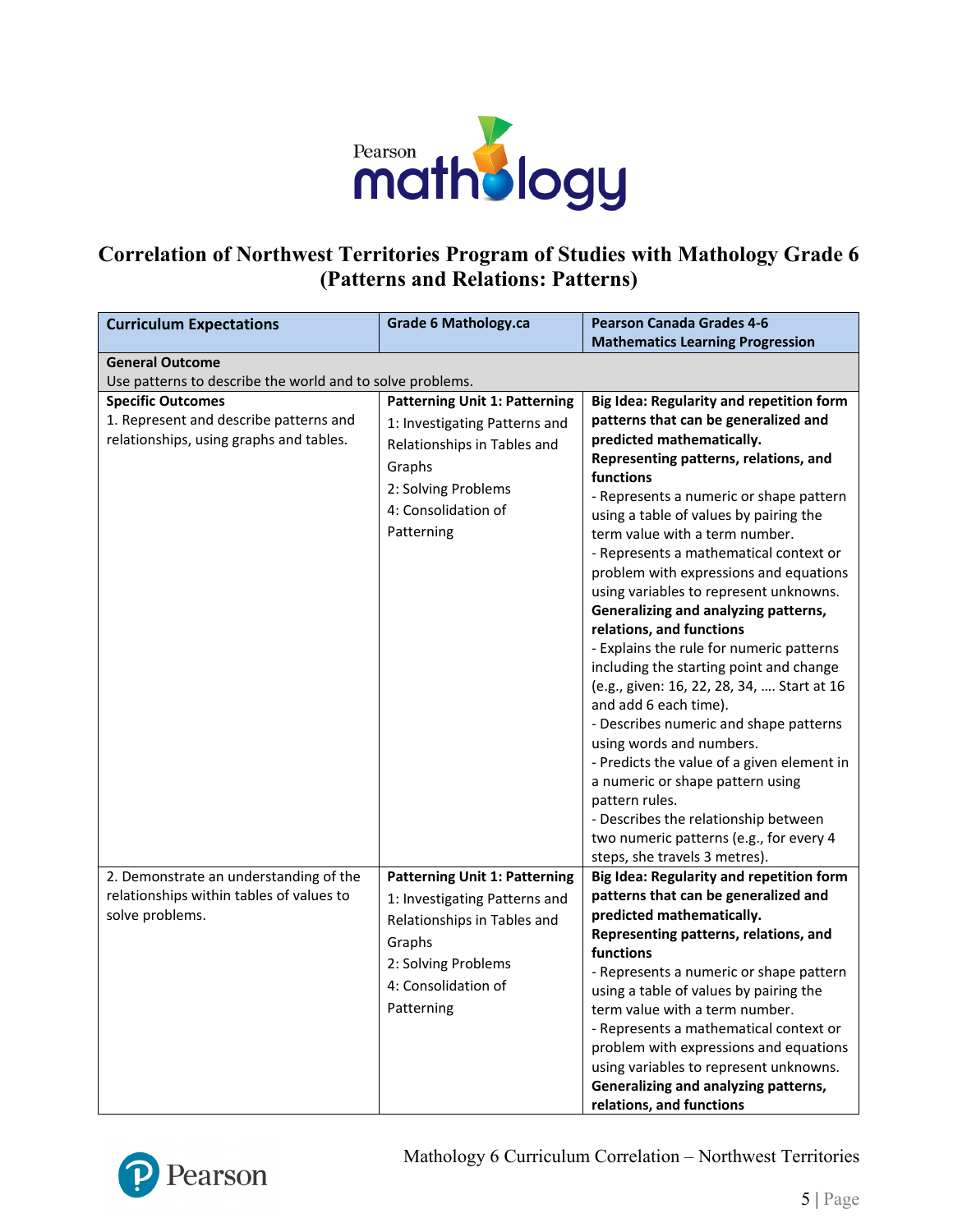| - Explains the rule for numeric patterns<br>including the starting point and change<br>(e.g., given: 16, 22, 28, 34,  Start at 16<br>and add 6 each time).<br>- Describes numeric and shape patterns<br>using words and numbers.<br>- Predicts the value of a given element in<br>a numeric or shape pattern using<br>pattern rules.<br>- Describes the relationship between<br>two numeric patterns (e.g., for every 4<br>steps, she travels 3 metres). |
|----------------------------------------------------------------------------------------------------------------------------------------------------------------------------------------------------------------------------------------------------------------------------------------------------------------------------------------------------------------------------------------------------------------------------------------------------------|
|                                                                                                                                                                                                                                                                                                                                                                                                                                                          |

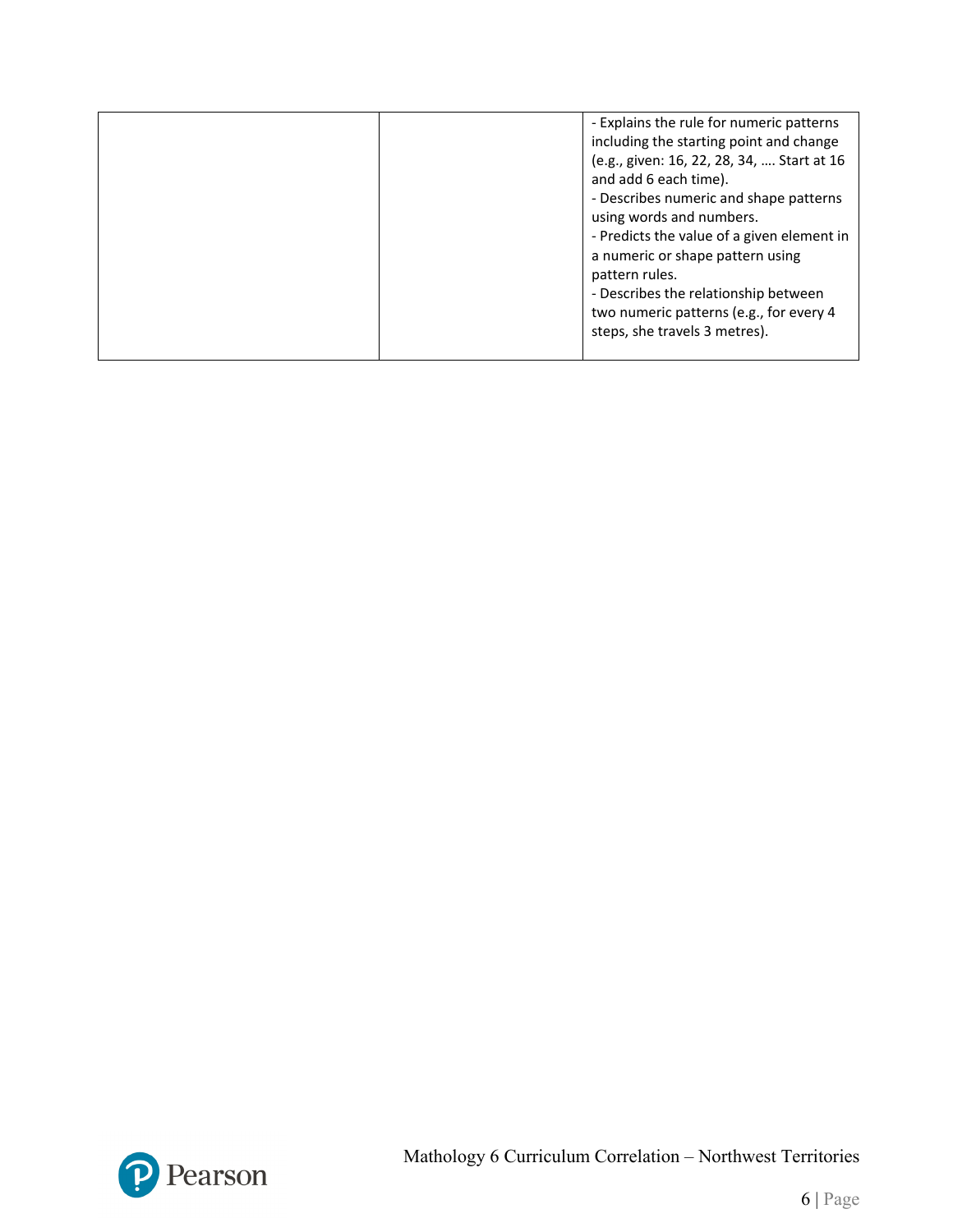

# **Correlation of Northwest Territories Program of Studies with Mathology Grade 6 (Patterns and Relations: Variables and Equations)**

| <b>Curriculum Expectations</b>                                                                                                           | <b>Grade 6 Mathology.ca</b>                                                                                                                                                                                                                                                         | <b>Pearson Canada Grades 4-6</b>                                                                                                                                                                                                                                                                                                                                                                                                                                                                                                                                                                                        |
|------------------------------------------------------------------------------------------------------------------------------------------|-------------------------------------------------------------------------------------------------------------------------------------------------------------------------------------------------------------------------------------------------------------------------------------|-------------------------------------------------------------------------------------------------------------------------------------------------------------------------------------------------------------------------------------------------------------------------------------------------------------------------------------------------------------------------------------------------------------------------------------------------------------------------------------------------------------------------------------------------------------------------------------------------------------------------|
|                                                                                                                                          |                                                                                                                                                                                                                                                                                     | <b>Mathematics Learning Progression</b>                                                                                                                                                                                                                                                                                                                                                                                                                                                                                                                                                                                 |
| <b>General Outcome</b><br>Represent algebraic expressions in multiple ways.                                                              |                                                                                                                                                                                                                                                                                     |                                                                                                                                                                                                                                                                                                                                                                                                                                                                                                                                                                                                                         |
| <b>Specific Outcomes</b><br>3. Represent generalizations arising from<br>number relationships, using equations<br>with letter variables. | <b>Patterning Unit 2: Variables</b><br>and Equations<br>7: Representing<br>Generalizations in Patterns<br>10: Consolidation of Variables<br>and Equations<br><b>Measurement Unit 1A:</b><br>Perimeter, Area, Volume, and<br>Capacity<br>1: Determining the Perimeter<br>of Polygons | Big Idea: Patterns and relations can be<br>represented with symbols, equations,<br>and expressions.<br>Using variables, algebraic expressions,<br>and equations to represent<br>mathematical relations<br>- Understands an unknown quantity<br>(i.e., variable) may be represented by a<br>symbol or letter (e.g., $13 - \square = 8$ ; $4n =$<br>12).<br>- Flexibly uses symbols and letters to<br>represent unknown quantities in<br>equations (e.g., knows that $4 + \square = 7$ ; $4 +$<br>$x = 7$ ; and $4 + y = 7$ all represent the                                                                             |
|                                                                                                                                          | 2: Determining the Area of<br>Rectangles                                                                                                                                                                                                                                            | same equation with $\Box$ , x, and y<br>representing the same value).<br>- Interprets and writes algebraic<br>expressions (e.g., 2n means two times a<br>number; subtracting a number from 7<br>can be written as $7 - n$ ).<br>- Understands a variable as a changing<br>quantity (e.g., 5s, where s can be any<br>value).                                                                                                                                                                                                                                                                                             |
| 4. Express a given problem as an<br>equation in which a letter variable is<br>used to represent an unknown number.                       | <b>Patterning Unit 2: Variables</b><br>and Equations<br>7: Representing<br><b>Generalizations in Patterns</b><br>8: Solving Equations<br>10: Consolidation of Variables<br>and Equations                                                                                            | Big Idea: Patterns and relations can be<br>represented with symbols, equations,<br>and expressions.<br>Understanding equality and inequality,<br>building on generalized properties of<br>numbers and operations<br>- Expresses a one-step mathematical<br>problem as an equation using a symbol<br>or letter to represent an unknown<br>number (e.g., Sena had some tokens and<br>used four. She has seven left: $\Box - 4 = 7$ ).<br>- Determines an unknown number in<br>simple one-step equations using<br>different strategies (e.g., $n \times 3 = 12$ ; 13 -<br>$\Box = 8$ ).<br>- Uses arithmetic properties to |

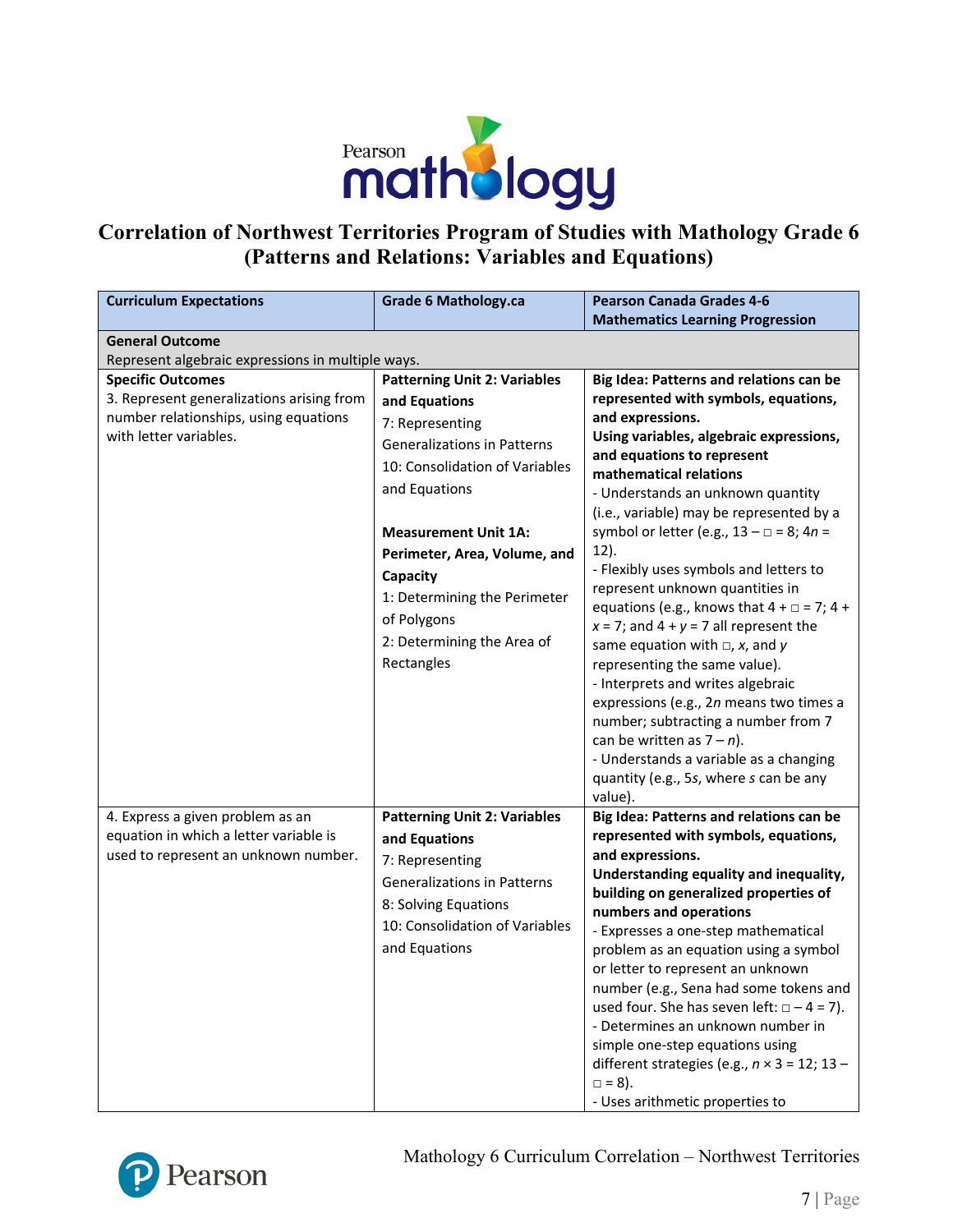|                                         |                                     | investigate and transform one-step                    |
|-----------------------------------------|-------------------------------------|-------------------------------------------------------|
|                                         |                                     | addition and multiplication equations                 |
|                                         |                                     | (e.g., $5 + 4 = 9$ and $5 + a = 9$ have the           |
|                                         |                                     | same structure and can be rearranged in               |
|                                         |                                     | similar ways to maintain equality: $4 + 5 =$          |
|                                         |                                     | 9 and $a + 5 = 9$ ).                                  |
|                                         |                                     | - Uses arithmetic properties to                       |
|                                         |                                     | investigate and transform one-step                    |
|                                         |                                     | subtraction and division equations (e.g.,             |
|                                         |                                     | $12 - 5 = 7$ and $12 - b = 7$ have the same           |
|                                         |                                     | structure and can be rearranged in                    |
|                                         |                                     | similar ways to maintain equality: $12 - 7$           |
|                                         |                                     | $= 5$ and $12 - 7 = b$ ).                             |
|                                         |                                     | Using variables, algebraic expressions,               |
|                                         |                                     | and equations to represent                            |
|                                         |                                     | mathematical relations                                |
|                                         |                                     |                                                       |
|                                         |                                     | - Understands an unknown quantity                     |
|                                         |                                     | (i.e., variable) may be represented by a              |
|                                         |                                     | symbol or letter (e.g., $13 - \square = 8$ ; $4n =$   |
|                                         |                                     | $12$ ).                                               |
|                                         |                                     | - Flexibly uses symbols and letters to                |
|                                         |                                     | represent unknown quantities in                       |
|                                         |                                     | equations (e.g., knows that $4 + \square = 7$ ; $4 +$ |
|                                         |                                     | $x = 7$ ; and $4 + y = 7$ all represent the           |
|                                         |                                     | same equation with $\Box$ , x, and y                  |
|                                         |                                     | representing the same value).                         |
|                                         |                                     | - Interprets and writes algebraic                     |
|                                         |                                     | expressions (e.g., 2n means two times a               |
|                                         |                                     | number; subtracting a number from 7                   |
|                                         |                                     | can be written as $7 - n$ ).                          |
|                                         |                                     | - Understands a variable as a changing                |
|                                         |                                     | quantity (e.g., 5s, where s can be any                |
|                                         |                                     | value).                                               |
| 5. Demonstrate and explain the meaning  | <b>Patterning Unit 2: Variables</b> | Big Idea: Patterns and relations can be               |
| of preservation of equality, concretely | and Equations                       | represented with symbols, equations,                  |
| and pictorially.                        | 6: Investigating Equality in        | and expressions.                                      |
|                                         |                                     | Understanding equality and inequality,                |
|                                         | Equations                           | building on generalized properties of                 |
|                                         | 10: Consolidation of Variables      | numbers and operations                                |
|                                         | and Equations                       | - Recognizes that an equal sign between               |
|                                         |                                     | two expressions with variables indicates              |
|                                         |                                     | that the expressions are equivalent (e.g.,            |
|                                         |                                     | $5n - 4 = 3n$ ; $3r = 2 + s$ ).                       |
|                                         |                                     | - Investigates and models the meaning                 |
|                                         |                                     | of preservation of equality of single                 |
|                                         |                                     | variable equations (e.g., $3x = 12$ ).                |

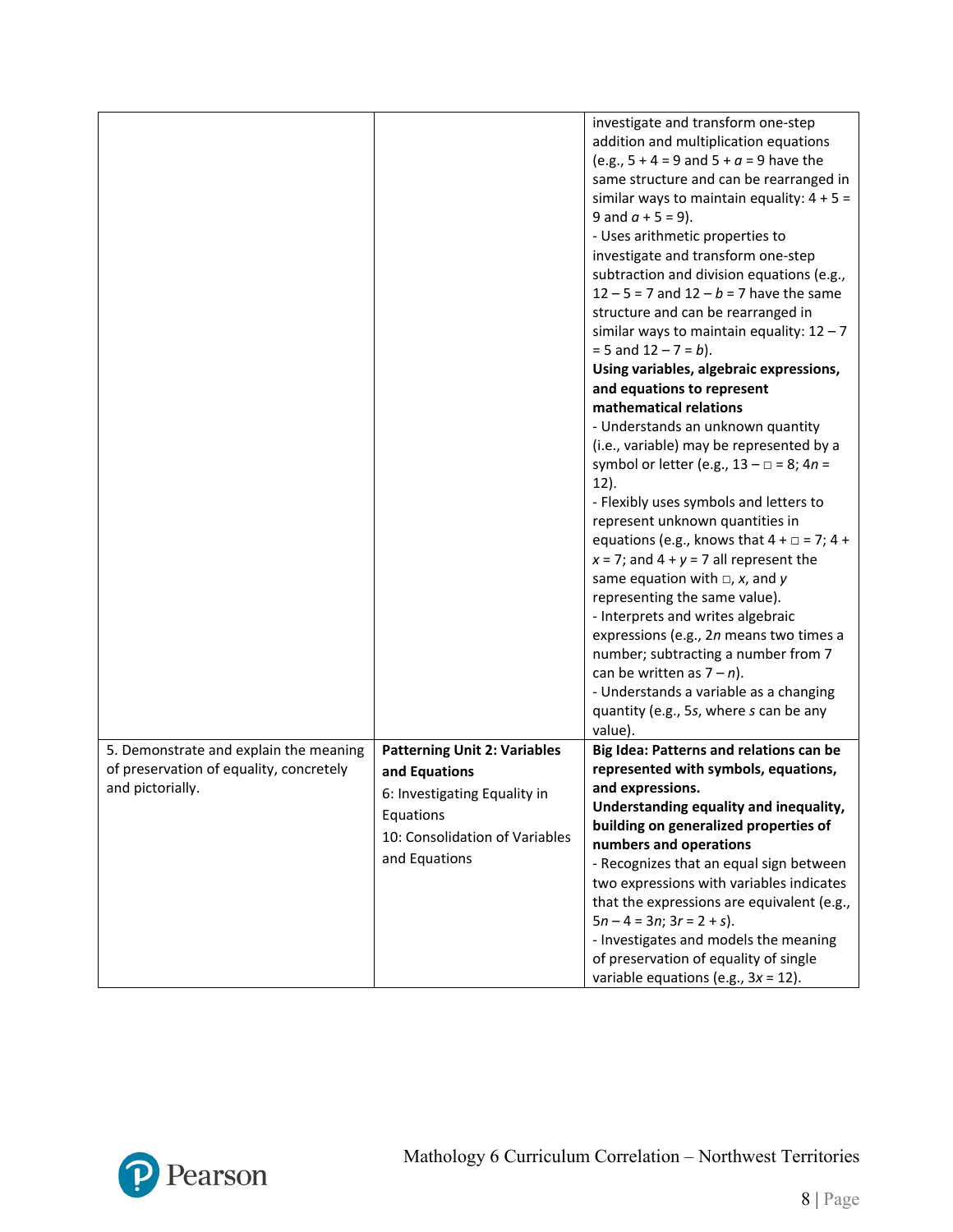

# **Correlation of Northwest Territories Program of Studies with Mathology Grade 6 (Shape and Space: Measurement)**

| <b>Curriculum Expectations</b>                                                                                                                                                                                                                                                                                                                                                                | <b>Grade 6 Mathology.ca</b>                                                                                                                                                                                 | <b>Pearson Canada Grades 4-6</b><br><b>Mathematics Learning Progression</b>                                                                                                                                                                                                                                                                                                                                                                                                                                                                                                                                                                                                                                                                                                                                                                                                                                                                                                        |
|-----------------------------------------------------------------------------------------------------------------------------------------------------------------------------------------------------------------------------------------------------------------------------------------------------------------------------------------------------------------------------------------------|-------------------------------------------------------------------------------------------------------------------------------------------------------------------------------------------------------------|------------------------------------------------------------------------------------------------------------------------------------------------------------------------------------------------------------------------------------------------------------------------------------------------------------------------------------------------------------------------------------------------------------------------------------------------------------------------------------------------------------------------------------------------------------------------------------------------------------------------------------------------------------------------------------------------------------------------------------------------------------------------------------------------------------------------------------------------------------------------------------------------------------------------------------------------------------------------------------|
| <b>General Outcome</b>                                                                                                                                                                                                                                                                                                                                                                        |                                                                                                                                                                                                             |                                                                                                                                                                                                                                                                                                                                                                                                                                                                                                                                                                                                                                                                                                                                                                                                                                                                                                                                                                                    |
| Use direct and indirect measurement to solve problems.                                                                                                                                                                                                                                                                                                                                        |                                                                                                                                                                                                             |                                                                                                                                                                                                                                                                                                                                                                                                                                                                                                                                                                                                                                                                                                                                                                                                                                                                                                                                                                                    |
| <b>Specific Outcomes</b><br>1. Demonstrate an understanding of<br>angles by:<br>identifying examples of angles<br>in the environment<br>classifying angles according to<br>their measure<br>estimating the measure of<br>angles, using 45°, 90° and 180°<br>as reference angles<br>determining angle measures in<br>degrees<br>drawing and labelling angles<br>when the measure is specified. | <b>Geometry Unit 1A: 2-D</b><br><b>Shapes and Angles</b><br>1: Classifying and Measuring<br>Angles<br>2: Measuring and<br><b>Constructing Angles</b><br>6: Consolidation of 2-D<br><b>Shapes and Angles</b> | Big Idea: Many things in our world (e.g.,<br>objects, spaces, events) have attributes<br>that can be measured and compared.<br>Understanding attributes that can be<br>measured, compared, and ordered<br>- Understands angle as an attribute that<br>can be measured and compared.<br>- Understands angle is additive (e.g., 90°<br>can be visualized as nine sectors that are<br>$10^\circ$ each).<br>Big Idea: Assigning a unit to a<br>continuous attribute allows us to<br>measure and make comparisons.<br>Selecting and using units to estimate,<br>measure, construct, and make<br>comparisons<br>- Measures, constructs, and estimates<br>angles using degrees.<br>Big Idea: 2-D shapes and 3-D solids can<br>be analyzed and classified in different<br>ways by their attributes.<br>Investigating geometric attributes and<br>properties of 2-D shapes and 3-D solids<br>- Draws, compares, and classifies angles<br>(i.e., right, acute, obtuse, straight,<br>reflex). |
| 2. Demonstrate that the sum of interior<br>angles is:<br>180° in a triangle<br>360° in a quadrilateral.                                                                                                                                                                                                                                                                                       | <b>Geometry Unit 1A: 2-D</b><br><b>Shapes and Angles</b><br>3: Classifying Triangles<br>4: Identifying and<br><b>Constructing Triangles</b><br>6: Consolidation of 2-D<br><b>Shapes and Angles</b>          | Big Idea: Assigning a unit to a<br>continuous attribute allows us to<br>measure and make comparisons.<br><b>Understanding relationships among</b><br>measured units<br>- Investigates and generalizes sum of<br>interior angles of triangles (i.e., sum of<br>angles of a triangle is 180°).                                                                                                                                                                                                                                                                                                                                                                                                                                                                                                                                                                                                                                                                                       |

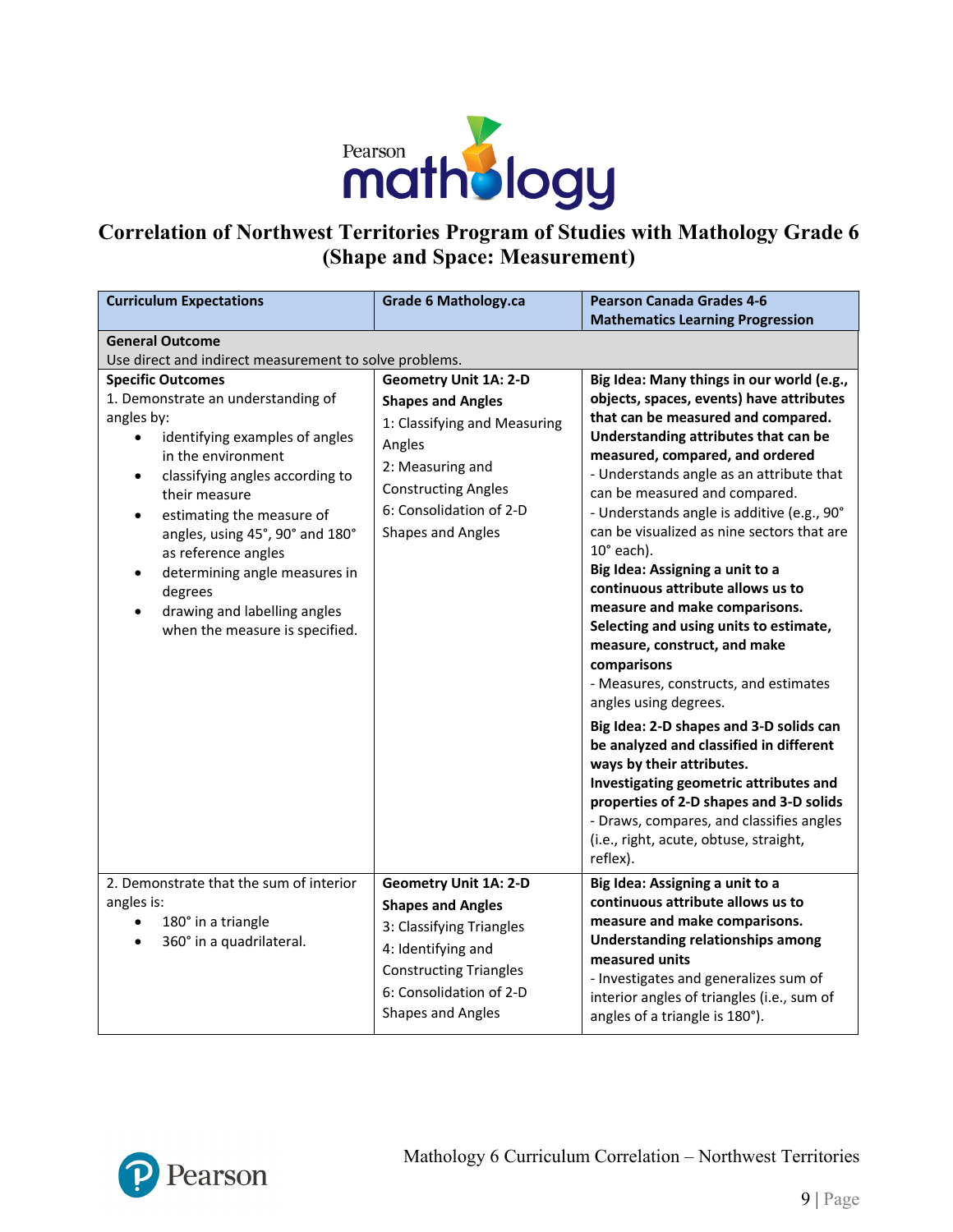| 3. Develop and apply a formula for | <b>Measurement Unit 1A:</b>     | Big Idea: Patterns and relations can be                              |
|------------------------------------|---------------------------------|----------------------------------------------------------------------|
| determining the:                   | Perimeter, Area, Volume,        | represented with symbols, equations,                                 |
| perimeter of polygons              | and Capacity                    | and expressions.                                                     |
| area of rectangles<br>$\bullet$    | 1: Determining the Perimeter    | Using variables, algebraic expressions,                              |
| volume of right rectangular        | of Polygons                     | and equations to represent                                           |
| prisms.                            | 2: Determining the Area of      | mathematical relations                                               |
|                                    | Rectangles                      | - Uses expressions and equations with                                |
|                                    |                                 | variables to represent generalized<br>relations and algorithms       |
|                                    | 4: Determining the Volume of    | $(e.g., P = 2I + 2w).$                                               |
|                                    | <b>Right Rectangular Prisms</b> |                                                                      |
|                                    | 6: Consolidation of Perimeter,  | Big Idea: Assigning a unit to a<br>continuous attribute allows us to |
|                                    | Area, Volume, and Capacity      | measure and make comparisons.                                        |
|                                    |                                 | Selecting and using units to estimate,                               |
|                                    |                                 | measure, construct, and make                                         |
|                                    |                                 | comparisons                                                          |
|                                    |                                 | - Measures, constructs, and estimates                                |
|                                    |                                 | perimeter and area of regular and                                    |
|                                    |                                 | irregular polygons.                                                  |
|                                    |                                 | Understanding relationships among                                    |
|                                    |                                 | measured units                                                       |
|                                    |                                 | - Develops and generalizes strategies to                             |
|                                    |                                 | compute area and perimeter of                                        |
|                                    |                                 | rectangles.                                                          |
|                                    |                                 | - Develops and generalizes strategies                                |
|                                    |                                 | and formulas to compute volumes of                                   |
|                                    |                                 | right rectangular prisms.                                            |
|                                    |                                 |                                                                      |

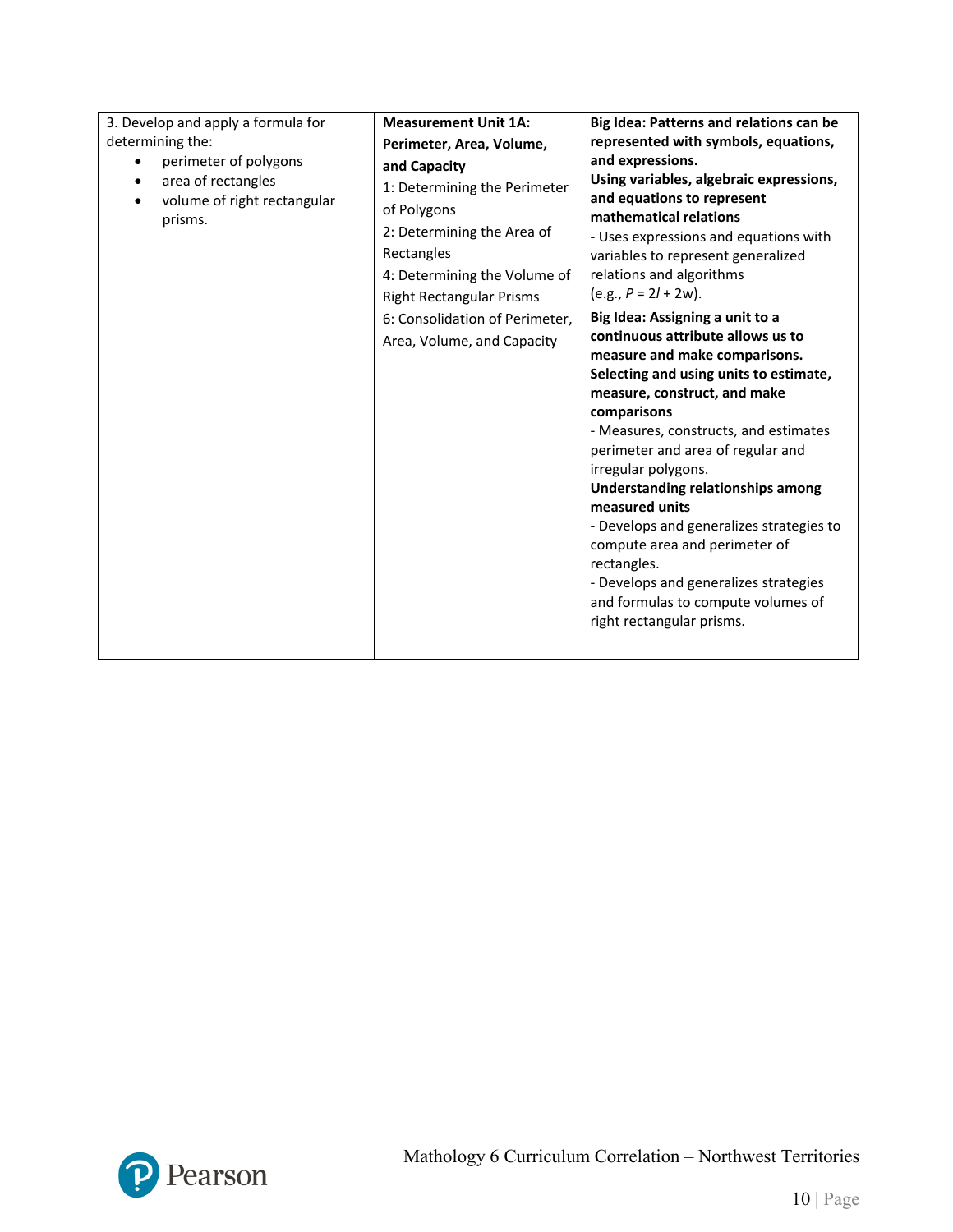

# **Correlation of Northwest Territories Program of Studies with Mathology Grade 6 (Shape and Space: 3-D Objects and 2-D Shapes)**

| <b>Curriculum Expectations</b>                                                                        | <b>Grade 6 Mathology.ca</b>   | <b>Pearson Canada Grades 4-6</b>                                               |
|-------------------------------------------------------------------------------------------------------|-------------------------------|--------------------------------------------------------------------------------|
|                                                                                                       |                               | <b>Mathematics Learning Progression</b>                                        |
| <b>General Outcome</b>                                                                                |                               |                                                                                |
| Describe the characteristics of 3-D objects and 2-D shapes, and analyze the relationships among them. |                               |                                                                                |
| <b>Specific Outcomes</b>                                                                              | <b>Geometry Unit 1A: 2-D</b>  | Big Ideas: 2-D shapes and 3-D solids can                                       |
| 4. Construct and compare triangles,                                                                   | <b>Shapes and Angles</b>      | be analyzed and classified in different                                        |
| including:                                                                                            | 3: Classifying Triangles      | ways by their attributes.                                                      |
| scalene                                                                                               | 4: Identifying and            | Investigating geometric attributes and                                         |
| isosceles                                                                                             | <b>Constructing Triangles</b> | properties of 2-D shapes and 3-D solids<br>- Sorts, describes, constructs, and |
| equilateral                                                                                           | 6: Consolidation of 2-D       | classifies polygons based on side                                              |
| right<br>obtuse                                                                                       | Shapes and Angles             | attributes (e.g., parallel, perpendicular,                                     |
| acute                                                                                                 |                               | regular/irregular).                                                            |
| in different orientations.                                                                            |                               | - Sorts, describes, and classifies 2-D                                         |
|                                                                                                       |                               | shapes based on their geometric                                                |
|                                                                                                       |                               | properties (e.g., side length, angles,                                         |
|                                                                                                       |                               | diagonals).                                                                    |
|                                                                                                       |                               | - Classifies 2-D shapes within a hierarchy                                     |
|                                                                                                       |                               | based on their properties (e.g.,                                               |
|                                                                                                       |                               | rectangles are a subset of                                                     |
|                                                                                                       |                               | parallelograms).                                                               |
| 5. Describe and compare the sides and                                                                 | <b>Geometry Unit 1A: 2-D</b>  | Big Ideas: 2-D shapes and 3-D solids can                                       |
| angles of regular and irregular polygons.                                                             | <b>Shapes and Angles</b>      | be analyzed and classified in different                                        |
|                                                                                                       | 5: Investigating Polygons     | ways by their attributes.<br>Investigating geometric attributes and            |
|                                                                                                       | 6: Consolidation of 2-D       | properties of 2-D shapes and 3-D solids                                        |
|                                                                                                       | Shapes and Angles             | - Sorts, describes, constructs, and                                            |
|                                                                                                       |                               | classifies polygons based on side                                              |
|                                                                                                       |                               | attributes (e.g., parallel, perpendicular,                                     |
|                                                                                                       |                               | regular/irregular).                                                            |
|                                                                                                       |                               | - Sorts, describes, and classifies 2-D                                         |
|                                                                                                       |                               | shapes based on their geometric                                                |
|                                                                                                       |                               | properties (e.g., side lengths, angles,                                        |
|                                                                                                       |                               | diagonals).                                                                    |
|                                                                                                       |                               |                                                                                |

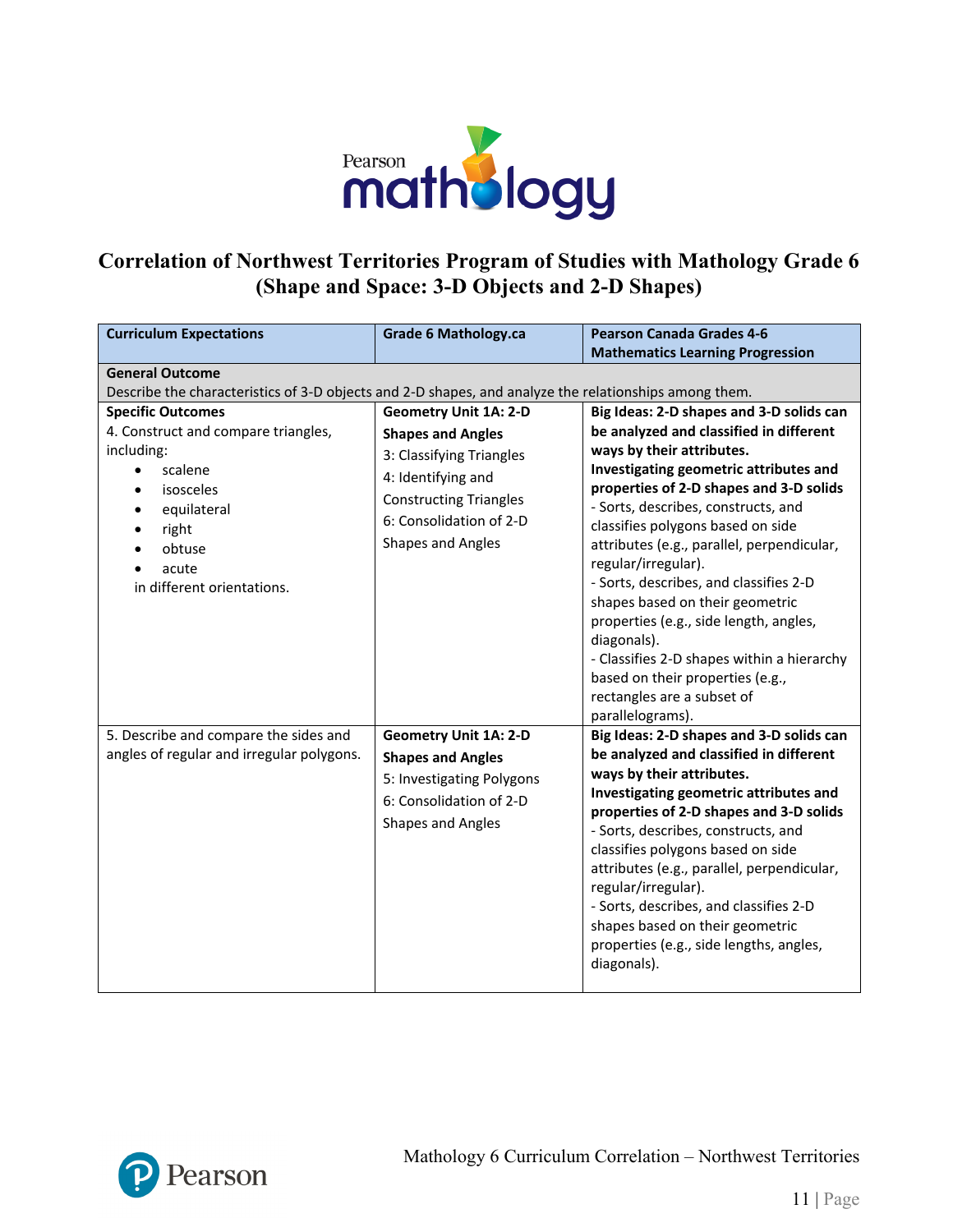

# **Correlation of Northwest Territories Program of Studies with Mathology Grade 6 (Shape and Space: Transformations)**

| <b>Curriculum Expectations</b>                                                                                                                                                                      | <b>Grade 6 Mathology.ca</b>                                                                                                                                                                                                 | <b>Pearson Canada Grades 4-6</b><br><b>Mathematics Learning Progression</b>                                                                                                                                                                                                                                                                                                                                                                |  |
|-----------------------------------------------------------------------------------------------------------------------------------------------------------------------------------------------------|-----------------------------------------------------------------------------------------------------------------------------------------------------------------------------------------------------------------------------|--------------------------------------------------------------------------------------------------------------------------------------------------------------------------------------------------------------------------------------------------------------------------------------------------------------------------------------------------------------------------------------------------------------------------------------------|--|
| <b>General Outcome</b><br>Describe and analyze position and motion of objects and shapes.                                                                                                           |                                                                                                                                                                                                                             |                                                                                                                                                                                                                                                                                                                                                                                                                                            |  |
| <b>Specific Outcomes</b><br>6. Perform a combination of<br>translations, rotations and/or reflections<br>on a single<br>2-D shape, with and without technology,<br>and draw and describe the image. | <b>Geometry Unit 2A:</b><br><b>Transformations</b><br>7: Rotating 2-D Shapes on a<br>Grid<br>8: Single Transformations on a<br>Grid<br>9: Combining Transformations<br>on a Grid<br>12: Consolidation of<br>Transformations | Big Ideas: 2-D shapes and 3-D solids can<br>be transformed in many ways and<br>analyzed for change.<br>Exploring 2-D shapes and 3-D solids by<br>applying and visualizing transformations<br>- Identifies, describes, and performs<br>single transformations (i.e., translation,<br>reflection, rotation) on 2-D shapes.<br>- Identifies, describes, applies, and<br>creates a combination of successive<br>transformations on 2-D shapes. |  |
| 7. Perform a combination of successive<br>transformations of 2-D shapes to create<br>a design, and identify and describe the<br>transformations.                                                    | <b>Geometry Unit 2A:</b><br><b>Transformations</b><br>9: Combining Transformations<br>on a Grid<br>12: Consolidation of<br>Transformations                                                                                  | Big Ideas: 2-D shapes and 3-D solids can<br>be transformed in many ways and<br>analyzed for change.<br>Exploring 2-D shapes and 3-D solids by<br>applying and visualizing transformations<br>- Identifies, describes, and performs<br>single transformations (i.e., translation,<br>reflection, rotation) on 2-D shapes.<br>- Identifies, describes, applies, and<br>creates a combination of successive<br>transformations on 2-D shapes. |  |
| 8. Identify and plot points in the first<br>quadrant of a Cartesian plane, using<br>whole number ordered pairs.                                                                                     | <b>Geometry Unit 2A:</b><br><b>Transformations</b><br>10: Plotting and Reading<br>Coordinates<br>11: Transformations on a<br><b>Coordinate Plane</b><br>12: Consolidation of<br>Transformations                             | Big Idea: Objects can be located in space<br>and viewed from multiple perspectives.<br>Locating and mapping objects in space<br>- Develops understanding of a Cartesian<br>plane as a coordinate system using<br>perpendicular axes.<br>- Plots and locates points on a Cartesian<br>plane, and relates the location to the two<br>axes. (Limited to the first quadrant.)                                                                  |  |

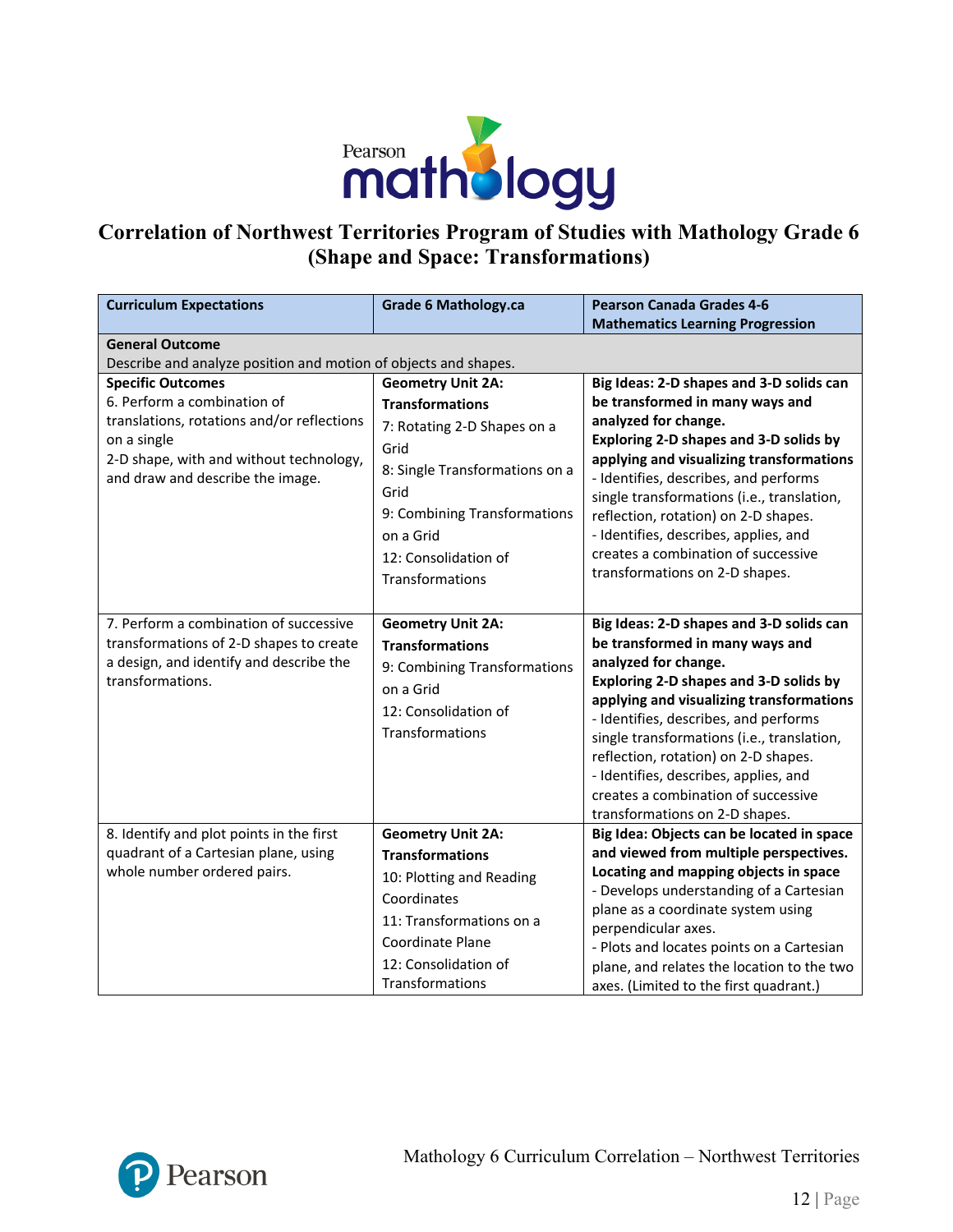| 9. Perform and describe single<br>transformations of a 2-D shape in the<br>first quadrant of a Cartesian plane<br>(limited to whole number vertices). | <b>Geometry Unit 2A:</b><br><b>Transformations</b><br>11: Transformations on a<br>Coordinate Plane<br>12: Consolidation of<br>Transformations | Big Idea: Objects can be located in space<br>and viewed from multiple perspectives.<br>Locating and mapping objects in space<br>- Plots and locates points on a Cartesian<br>plane, and relates the location to the two<br>axes. (Limited to the first quadrant.)<br>- Analyzes and locates the vertices of 2-D<br>shapes after transformation on a<br>Cartesian plane. (Limited to the first<br>quadrant.) |
|-------------------------------------------------------------------------------------------------------------------------------------------------------|-----------------------------------------------------------------------------------------------------------------------------------------------|-------------------------------------------------------------------------------------------------------------------------------------------------------------------------------------------------------------------------------------------------------------------------------------------------------------------------------------------------------------------------------------------------------------|
|-------------------------------------------------------------------------------------------------------------------------------------------------------|-----------------------------------------------------------------------------------------------------------------------------------------------|-------------------------------------------------------------------------------------------------------------------------------------------------------------------------------------------------------------------------------------------------------------------------------------------------------------------------------------------------------------------------------------------------------------|

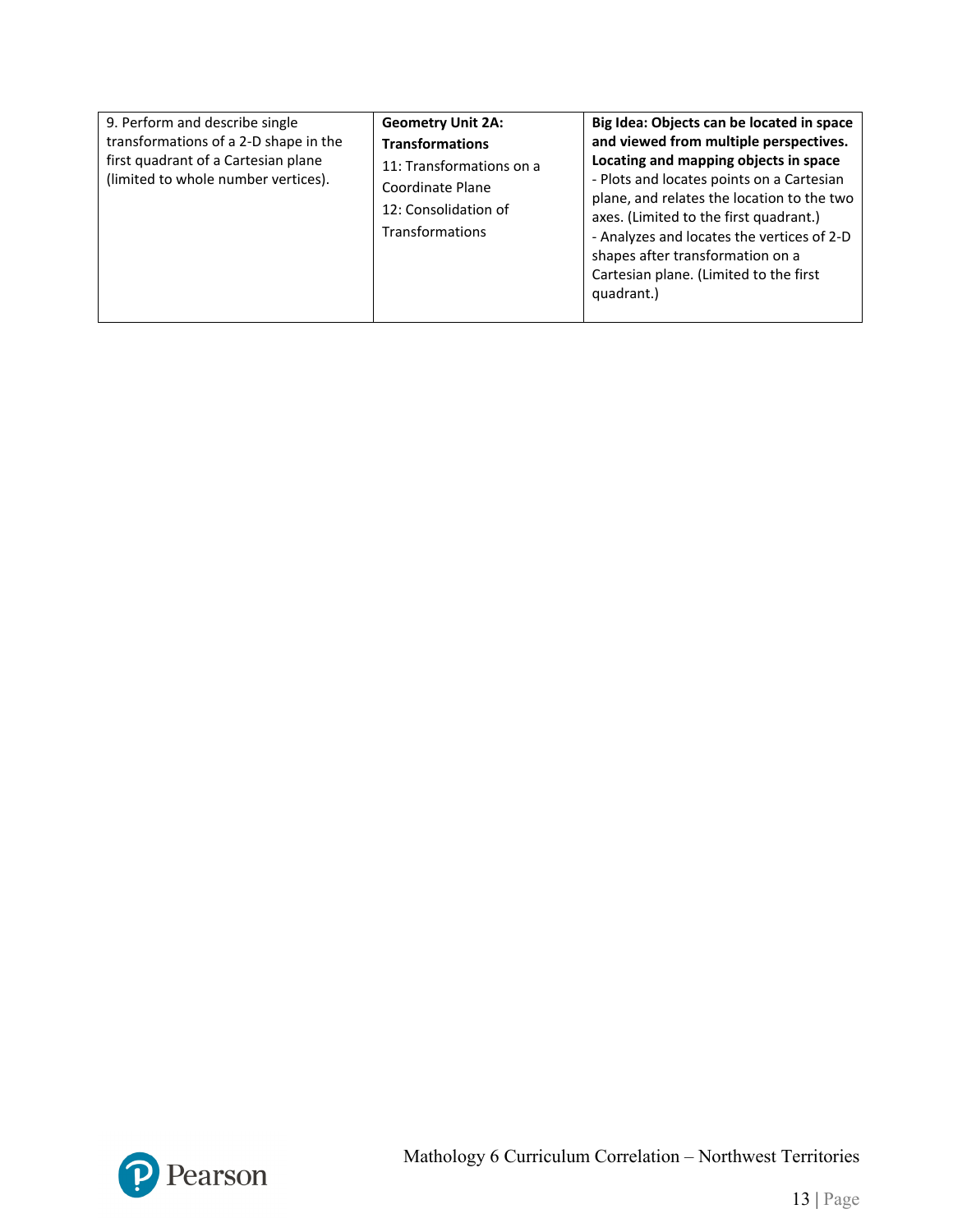

# **Correlation of Northwest Territories Program of Studies with Mathology Grade 6 (Statistics and Probability: Data Analysis)**

| <b>Curriculum Expectations</b>                                                                                                                      | <b>Grade 6 Mathology.ca</b>                                                                                                         | <b>Pearson Canada Grades 4-6</b><br><b>Mathematics Learning Progression</b>                                                                                                                                                                                                                                                                                                                                                                                                                                                                                                                                                                                                                                                                                                                    |  |  |
|-----------------------------------------------------------------------------------------------------------------------------------------------------|-------------------------------------------------------------------------------------------------------------------------------------|------------------------------------------------------------------------------------------------------------------------------------------------------------------------------------------------------------------------------------------------------------------------------------------------------------------------------------------------------------------------------------------------------------------------------------------------------------------------------------------------------------------------------------------------------------------------------------------------------------------------------------------------------------------------------------------------------------------------------------------------------------------------------------------------|--|--|
| <b>General Outcome</b><br>Collect, display and analyze data to solve problems.                                                                      |                                                                                                                                     |                                                                                                                                                                                                                                                                                                                                                                                                                                                                                                                                                                                                                                                                                                                                                                                                |  |  |
| <b>Specific Outcomes</b><br>1. Create, label, and interpret line<br>graphs to draw conclusions.                                                     | Data Management Unit 1:<br><b>Data Management</b><br>1: Exploring Line Graphs<br>6: Consolidation of Data<br>Management             | <b>Big Idea: Formulating questions,</b><br>collecting data, and consolidating data<br>in visual and graphical displays help us<br>understand, predict, and interpret<br>situations that involve uncertainty,<br>variability, and randomness.<br>Collecting data and organizing it into<br>categories<br>- Differentiates between discrete (e.g.,<br>votes) and continuous (e.g., height) data.<br><b>Creating graphical displays of collected</b><br>data<br>- Represents data graphically using<br>many-to-one correspondence with<br>appropriate scales and intervals (e.g.,<br>each symbol on pictograph represents 10<br>people).<br>- Chooses and justifies appropriate visual<br>representations for displaying discrete<br>(e.g., bar graph) and continuous (e.g.,<br>line graph) data. |  |  |
| 2. Select, justify and use appropriate<br>methods of collecting data, including:<br>questionnaires<br>experiments<br>databases<br>electronic media. | Data Management Unit 1:<br><b>Data Management</b><br>3: Collecting and Organizing<br>Data<br>6: Consolidation of Data<br>Management | <b>Big Idea: Formulating questions,</b><br>collecting data, and consolidating data<br>in visual and graphical displays help us<br>understand, predict, and interpret<br>situations that involve uncertainty,<br>variability, and randomness.<br>Collecting data and organizing it into<br>categories<br>- Constructs data organizers to support<br>data collection (e.g., creates tally chart<br>or line plot on a grid to collect survey<br>data).<br>- Selects and justifies an appropriate<br>method of data collection (e.g.,<br>experiment, observation, survey) based<br>on question posed.                                                                                                                                                                                              |  |  |

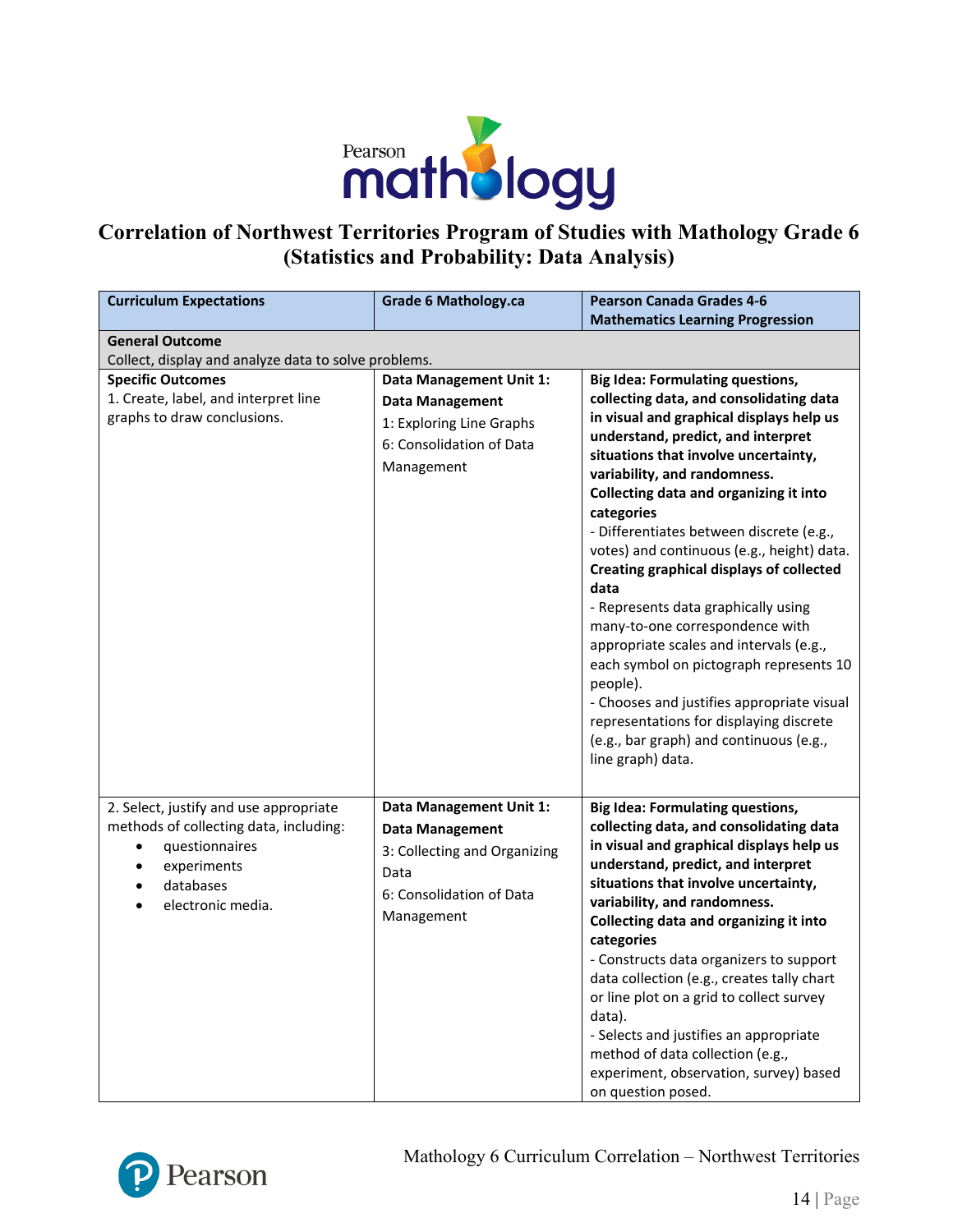| 3. Graph collected data, and analyze the | Data Management Unit 1:      | <b>Big Idea: Formulating questions,</b>                                                                                                                                                                                                                                                                                               |
|------------------------------------------|------------------------------|---------------------------------------------------------------------------------------------------------------------------------------------------------------------------------------------------------------------------------------------------------------------------------------------------------------------------------------|
| graph to solve problems.                 | <b>Data Management</b>       | collecting data, and consolidating data                                                                                                                                                                                                                                                                                               |
|                                          | 3: Collecting and Organizing | in visual and graphical displays help us                                                                                                                                                                                                                                                                                              |
|                                          | Data                         | understand, predict, and interpret                                                                                                                                                                                                                                                                                                    |
|                                          | 4: Interpreting Graphs to    | situations that involve uncertainty,                                                                                                                                                                                                                                                                                                  |
|                                          | Solve Problems               | variability, and randomness.                                                                                                                                                                                                                                                                                                          |
|                                          | 6: Consolidation of Data     | <b>Creating graphical displays of collected</b>                                                                                                                                                                                                                                                                                       |
|                                          |                              | data                                                                                                                                                                                                                                                                                                                                  |
|                                          | Management                   | - Represents data graphically using                                                                                                                                                                                                                                                                                                   |
|                                          |                              | many-to-one correspondence with                                                                                                                                                                                                                                                                                                       |
|                                          |                              | appropriate scales and intervals (e.g.,                                                                                                                                                                                                                                                                                               |
|                                          |                              | each symbol on pictograph represents 10                                                                                                                                                                                                                                                                                               |
|                                          |                              | people).                                                                                                                                                                                                                                                                                                                              |
|                                          |                              | - Chooses and justifies appropriate visual<br>representations for displaying discrete                                                                                                                                                                                                                                                 |
|                                          |                              |                                                                                                                                                                                                                                                                                                                                       |
|                                          |                              | (e.g., bar graph) and continuous (e.g.,                                                                                                                                                                                                                                                                                               |
|                                          |                              | line graph) data.<br>Reading and interpreting data displays                                                                                                                                                                                                                                                                           |
|                                          |                              | and analyzing variability                                                                                                                                                                                                                                                                                                             |
|                                          |                              | - Reads and interprets data displays                                                                                                                                                                                                                                                                                                  |
|                                          |                              |                                                                                                                                                                                                                                                                                                                                       |
|                                          |                              |                                                                                                                                                                                                                                                                                                                                       |
|                                          |                              |                                                                                                                                                                                                                                                                                                                                       |
|                                          |                              |                                                                                                                                                                                                                                                                                                                                       |
|                                          |                              |                                                                                                                                                                                                                                                                                                                                       |
|                                          |                              |                                                                                                                                                                                                                                                                                                                                       |
|                                          |                              |                                                                                                                                                                                                                                                                                                                                       |
|                                          |                              |                                                                                                                                                                                                                                                                                                                                       |
|                                          |                              |                                                                                                                                                                                                                                                                                                                                       |
|                                          |                              |                                                                                                                                                                                                                                                                                                                                       |
|                                          |                              | using many-to-one correspondence.<br>Drawing conclusions by making<br>inferences and justifying decisions<br>based on data collected<br>- Draws conclusions on data presented.<br>- Interprets the results of data presented<br>graphically from primary (e.g., class<br>survey) and secondary (e.g., online news<br>report) sources. |